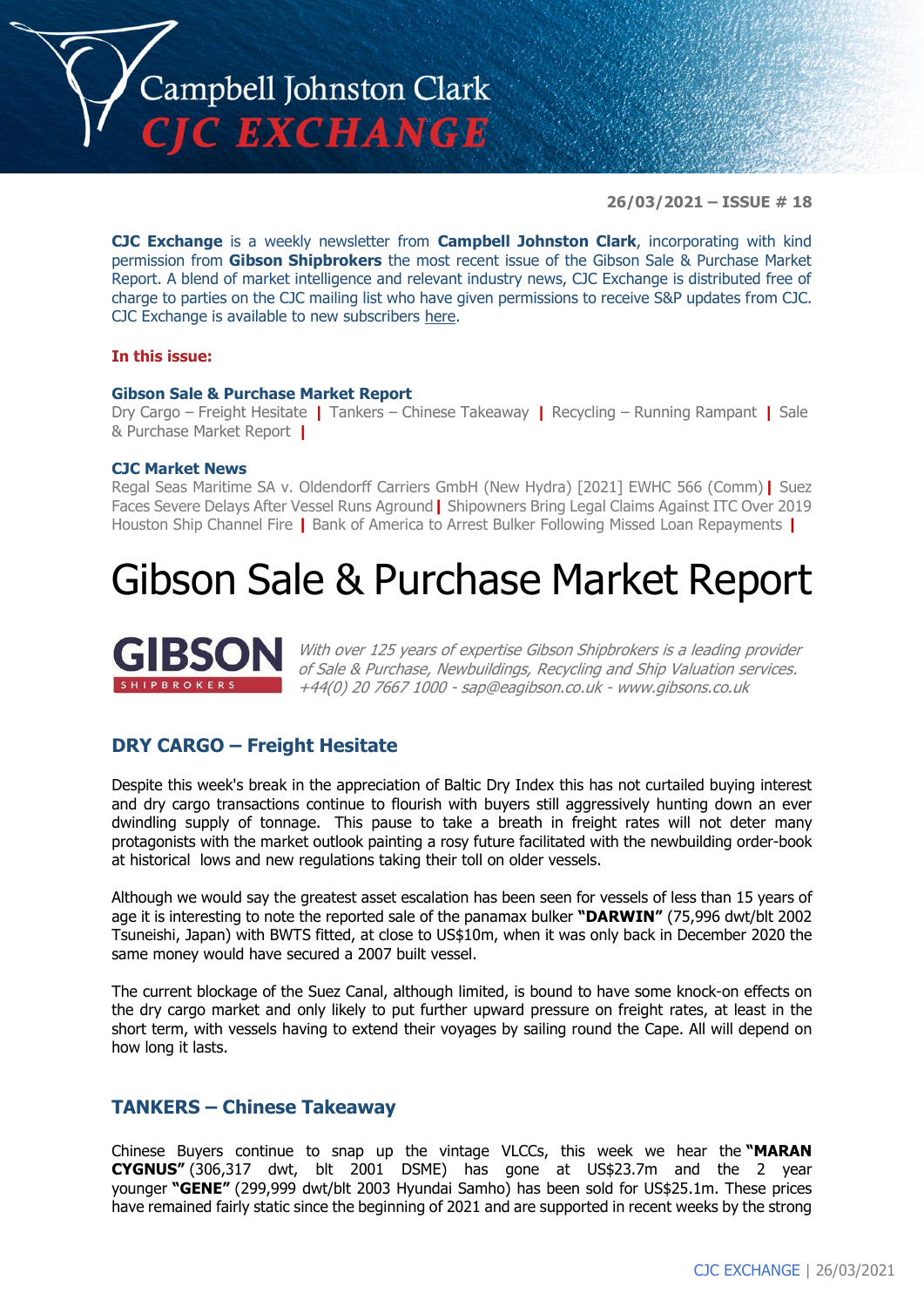

recycling market, which today puts a residual value of between US\$19.5m to US\$23m on these larger tankers, depending on whether the ships have 40-48,000 lightweight tons of steel.

Mitsui has offloaded their LR2, **"FALCON EXPRESS"** (115,042 dwt/blt 2008 Sasebo) to Velos Tankers at US\$17m, the price looks strong when considering she has no heating system on board. Eletson is reported to have sold their modern Ice 1A LR2s **"ARGIRONISSOS"** and **"SALAMINA"** (109,900 dwt/blt 2018 SWS) for US\$41m each. The price looks attractive for the buyer when considering one would have to pay circa US\$50m for a newbuilding from the same yard today. In the continued forced sales of the Xihe fleet we hear the **"OCEAN QUEEN"** (108,953 dwt/blt 2008 SWS) has gone to Greek buyers for US\$13.75m. We also understand from the same fleet the MR2s, **"CHANG JIANG"** and **"DONG JIANG"** (50,100 dwt/blt 2008+2009 SLS) have gone to Greek buyers at US\$22m enbloc, which is an attractive buying price, but the discount due to the sales being instructed by the Singapore courts. As a comparison the same aged **"NORD IMAGINATION"** (48,006 dwt/blt 2009 Iwagi) has gone this week at just excess US\$14m, BWTS fitted and SS passed 9/20.

# **RECYCLING – Running Rampant**

There seems to be no let up in firming demo prices as each sale seems to eclipse the last done. The US\$500 barrier has been passed with apparent ease this week as Winson Shipping disposed of their 9,000 LWT Tanker **"OCEAN AMETHYST"** achieving a whopping US\$512 per LWT basis delivery Bangladesh (in a Gas Free Hot Works condition) who are once again flexing their muscles and which is clear proof of how desperate cash buyers and also breakers are becoming in needing to acquire what quality tonnage is coming available on the market. If that wasn't enough Winson followed this up with the sale of their 46,000 LWT VLCC **"WINSON No. 5"** bagging an impressive US\$485 per LWT on an as-is Malaysia basis. Sometimes these kind of numbers, which jump up so quickly, are short lived and soon correct, but the market is clearly being starved of tonnage and with freight rates continuing to reward owners there is no sign of a deluge of vessels coming to the market; quite the opposite it seems...

| <b>Vessel Name</b>                                                                 | <b>DWT</b>       | <b>Built</b>             | Yard                                                    | <b>Buyers</b>               | <b>Price</b><br>(\$/m) | <b>Notes</b>                          |
|------------------------------------------------------------------------------------|------------------|--------------------------|---------------------------------------------------------|-----------------------------|------------------------|---------------------------------------|
|                                                                                    |                  | <b>BULKERS</b>           |                                                         |                             |                        |                                       |
| <b>PACIFIC CANOPUS</b>                                                             | 180,330          | 2012                     | Dalian No. 2<br>(CHN)                                   | Primebulk                   | 20.8                   | SS due 1/22. No<br>BWTS.              |
| <b>TIGER LIAONING</b>                                                              | 180,081          | 2011                     | Qingdao Beihai Singaporean<br>(CHN)                     | buyer                       | 20.02(A)               | Auction sale.<br>SS+BWTS due<br>9/21. |
| <b>KUMIAI SHAGANG</b>                                                              | 179,167          | 2011                     | Sungdong<br>(KRS)                                       | <b>Undisclosed</b><br>buyer | <b>xs 27</b>           | SS+DD due<br>7/21. No BWTS.           |
| <b>CAPE PROVIDENCE</b>                                                             | 169,233          | 2010                     | Daehan (KRS)                                            | <b>Minerva Marine</b>       | reg 20                 | SS overdue, No<br>BWTS.               |
| BOTTIGLIERI GIORGIO AVINO                                                          | 93,385           | 2011                     | Jiangsu<br>Newyangzi<br>(CHN)                           | Undisclosed<br>buyer        | 14                     | SS due 7/21.                          |
| <b>INDUS FORTUNE + INDUS</b><br><b>PROSPERITY</b><br>INDUS TRIUMPH + INDUS VICTORY | 92,900<br>92,900 | both 2011<br>2012 / 2013 | Taizhou<br>Sanfu (CHN)<br><b>Taizhou</b><br>Sanfu (CHN) | Undisclosed<br>buyer        | 51 en bloc             |                                       |
| <b>LIMNIONAS</b>                                                                   | 85,035           | 2017                     | Sasebo (JPN)                                            | <b>Undisclosed</b><br>buyer | 29                     | SS due 2/22.                          |

#### **Gibson Sale & Purchase Market Report S&P SALES**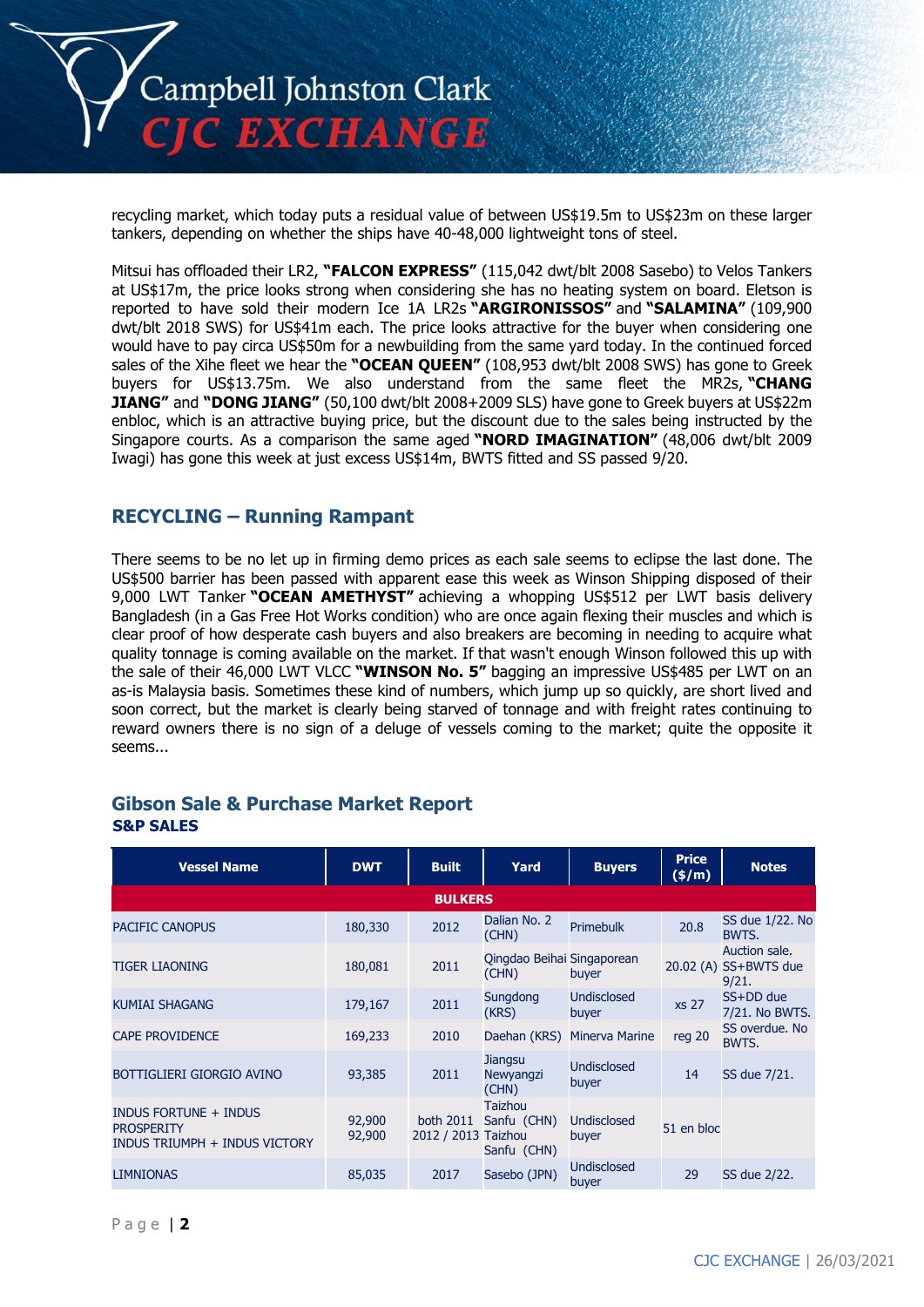Campbell Johnston Clark<br>CJC EXCHANGE

| <b>OCEANIC</b>               | 82,471  | 2007                | <b>Tsuneishi</b><br>(JPN)            | <b>Undisclosed</b><br>buyer                      | 16      | SS+BWTS due<br>12/21.                                      |
|------------------------------|---------|---------------------|--------------------------------------|--------------------------------------------------|---------|------------------------------------------------------------|
| <b>KARLOVASI</b>             | 82,354  | 2016                | Oshima Zosen<br>(JPN)                | <b>Norden</b>                                    | 26.9    | SS due 6/21.<br><b>BWTS fitted.</b>                        |
| YANGZE 11                    | 82,061  | 2018                | <b>Jiangsu</b><br>Newyangzi<br>(CHN) | <b>Globus Maritime</b>                           | 27      |                                                            |
| <b>DARWIN</b>                | 75,966  | 2002                | <b>Tsuneishi</b><br>(JPN)            | <b>Undisclosed</b><br>buyer                      | high 9  | SS due 2/22.<br><b>BWTS fitted.</b>                        |
| PRINCESS ATHENA              | 75,729  | 2004                | Sanoyas (JPN)                        | <b>Undisclosed</b><br>buyer                      | 10.5    |                                                            |
| <b>HULL NO. SF130130</b>     | 63,345  | 2021                | Taizhou<br>Sanfu (CHN)               | Vogemann                                         | 25.2    | Tier II. BWTS<br>fitted.                                   |
| <b>SAGE DANUBE</b>           | 63,227  | 2012                | Yangzhou<br>Dayang (CHN)             | <b>KC Maritime</b>                               | 17.2    | SS due 1/22. No<br>BWTS.                                   |
| DALIAN COSCO KHI DE098       | 61,000  | 2021                | <b>DACKS (CHN)</b>                   | <b>Undisclosed</b><br>buyer                      | 27.5    |                                                            |
| <b>YVONNE</b>                | 56,557  | 2008                | IHI (JPN)                            | <b>Undisclosed</b><br>buyer                      | 12.15   | DD due 8/21.                                               |
| <b>ORCHID HALO</b>           | 56,174  | 2012                | Mitsui (JPN)                         | Undisclosed<br>buyer                             | 14.3    | SS psd 10/20.                                              |
| <b>GEORGIANA</b>             | 53,390  | 2008                | Chengxi (CHN) Chinese buyer          |                                                  | 9.9     | DD due 10/21.<br>No BWTS.                                  |
| <b>JAG ROHAN</b>             | 52,450  | 2006                | Tsuneishi Cebu Undisclosed<br>(PHI)  | buyer                                            | 10      | SS psd 2/21.                                               |
| <b>IDA SELMER</b>            | 32,519  | 2011                | Jiangsu<br>Zhenjiang<br>(CHN)        | <b>Greek buyer</b>                               | xs 8    | SS due 5/21.<br><b>BWTS on order</b><br>included.          |
| SIDER MYKONOS + SIDER MADRID | 30,976  | both 2013           | Tsuji HI (CHN)                       | Undisclosed<br>buyer                             |         | Tier II. Logger.<br>11.5 each Grabs. DD<br>(IWS) due 8/21. |
| <b>SOUTH STAR</b>            | 28,350  | 2006                | <b>Shimanimi</b><br>(JPN)            | Turkish buyer                                    | 6.7     | SS psd 3/21.<br><b>BWTS fitted.</b><br>Dely Vietnam.       |
| <b>ATLANTIC EAGLE</b>        | 28,339  | 2014                | Imabari (JPN)                        | <b>Undisclosed</b><br>buyer                      | 10.7    | <b>BWTS fitted.</b>                                        |
| <b>GLORIOUS SAWARA</b>       | 28,339  | 2009                | I-S Shipyard<br>(JPN)                | <b>Undisclosed</b><br>buyer                      | 8.5     | Logs fitted. SS<br>due 7/22.                               |
| <b>GENIUS STAR III</b>       | 13,567  | 2006                | Murakami Hide Hong Kong<br>(JPN)     | buyer                                            | 5       | Tween. Geared.<br>SS psd 3/21.                             |
|                              |         | <b>TANKERS</b>      |                                      |                                                  |         |                                                            |
| <b>MARAN CYGNUS</b>          | 306,317 | 2001                | Daewoo (KRS) Chinese buyer           |                                                  | 23.7    |                                                            |
| <b>GENE</b>                  | 299,999 | 2003                | Hyundai<br>Samho (KRS)               | Chinese buyer                                    | 25.1    | DD due 12/21.                                              |
| <b>FALCON EXPRESS</b>        | 115,042 | 2008                | Sasebo (JPN)                         | <b>Velos Tankers</b>                             | 17      | Coated. DD due<br>4/21. No<br>heating.                     |
| ARGIRONISSOS + SALAMINA      | 109,900 | both 2018           | Shanghai<br>Waigaoqiao<br>(CHN)      | <b>Undisclosed</b><br>buyer                      | 41 each | Coated. Ice 1A.<br>Tier II. BWTS<br>fitted.                |
| <b>OCEAN QUEEN</b>           | 108,953 | 2008                | Shanghai<br>Waigaoqiao<br>(CHN)      | IMS                                              | 13.75   | Coated. DD due<br>4/21.<br>Ocean/Xihe<br>forced sale.      |
| CHANG JIANG + DONG JIANG     | 50,100  | 2008+2009 SLS (KRS) |                                      | Greek buyer                                      |         | Pump-room.<br>22 en bloc Ocean/Xihe<br>forced sale.        |
| NAVIG8 TOURMALINE            | 49,513  | 2016                | <b>STX Jinhae</b><br>(KRS)           | Navig <sub>8</sub><br>Chemical<br><b>Tankers</b> | 30.7    | Deepwell.<br><b>Decalred</b><br>purchase option.           |
| NORD IMAGINATION             | 48,006  | 2009                | Iwagi (JPN)                          | <b>Undisclosed</b><br>buyer                      | xs 14   | Pump-room. SS<br>psd 9/20. BWTS<br>fitted.                 |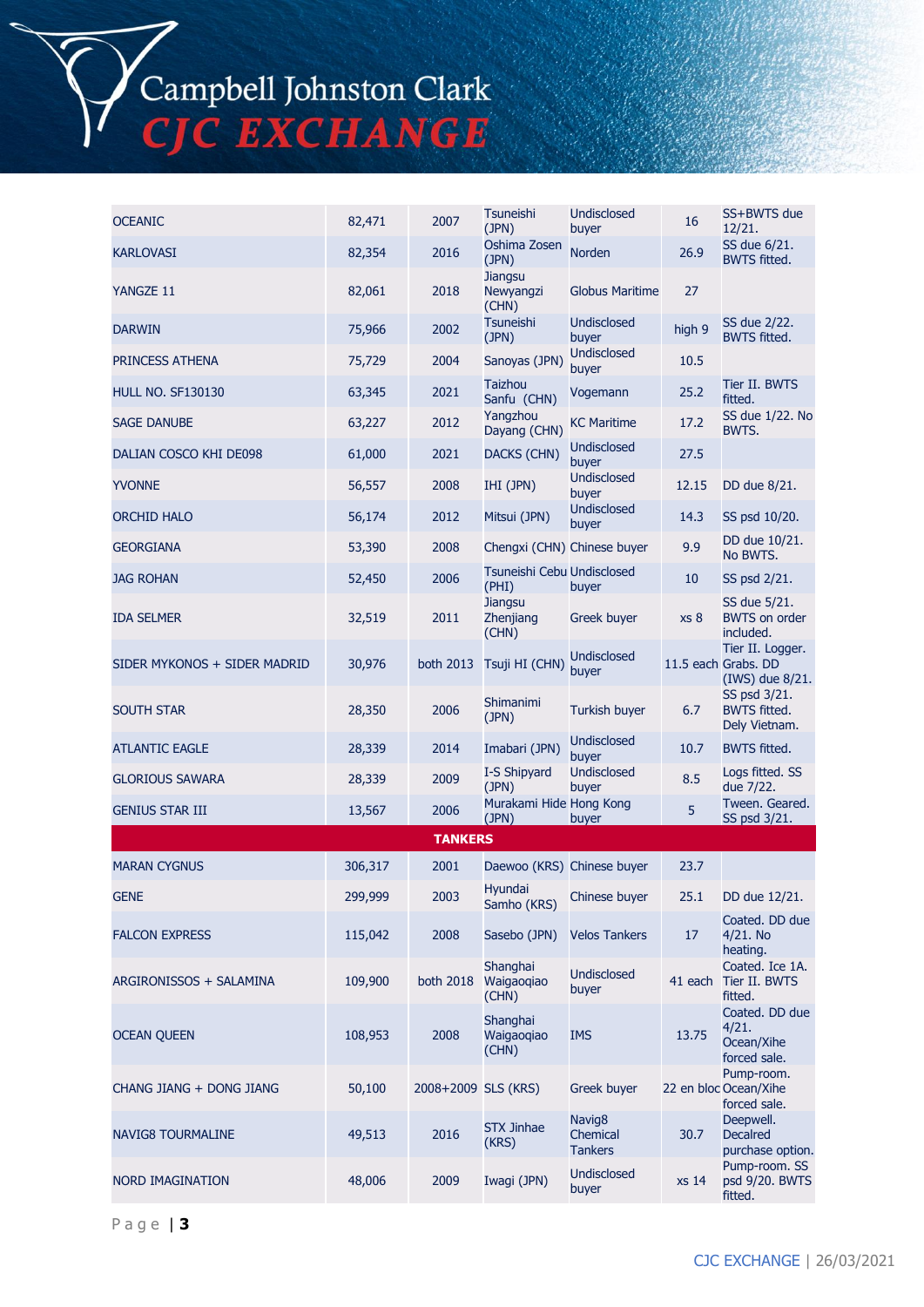# Campbell Johnston Clark<br>CJC EXCHANGE

| <b>NORD INSPIRATION</b> | 47,987 | 2010       | Iwagi (JPN)                              | Transocean                            | 15.75          | Pump-room. SS<br>psd 7/20.                              |
|-------------------------|--------|------------|------------------------------------------|---------------------------------------|----------------|---------------------------------------------------------|
| <b>EMERALD STARS</b>    | 37,270 | 2005       | Hyundai Mipo<br>(KRS)                    | Middle Eastern<br>buyer               | 8.2            | Deepwell. SS<br>psd 8/20. Ice<br>1B. BWTS fitted.       |
| <b>BREEDE</b>           | 16,922 | 2009       | <b>Taizhou Sanfu</b><br>(CHN)            | Waruna                                | $\overline{7}$ | Epoxy. IMO II.                                          |
| <b>AULAC JUPITER</b>    | 13,655 | 2008       | Leaf (CHN)                               | Taizhou Maple Middle Eastern<br>buyer | 4.1            | Epoxy. Chinese<br>M/Eng,                                |
|                         |        |            | <b>CONTAINERS / RO-RO / REEFER / PCC</b> |                                       |                |                                                         |
| <b>IRENES RELIANCE</b>  | 39,396 | 2005       | Hyundai Mipo<br>(KRS)                    | <b>RCL</b>                            | 16.13          | 2824 TEU.<br>Gearless. SS psd<br>10/20.                 |
| LAILA + LIOBA           | 38,070 | both 2008  | HDW-Gaarden Undisclosed<br>(GER)         | buyer                                 | 13 each        | 2702 TEU.<br>Geared.                                    |
| <b>ST ISLAND</b>        | 33,380 | 2011       | <b>Naikai</b><br>Innoshima<br>(JPN)      | Korean buyer                          | 20.5           | 2553 TEU.<br>Gearless. SS psd<br>12/20. BWTS<br>fitted. |
| <b>NORDMARGHERITA</b>   | 23,524 | 2018       | <b>Zhejiang</b><br>Ouhua (CHN)           | <b>TA Lines</b>                       | 21.8           | 1756 TEU.<br>Gearless, DD<br>psd 1/21.                  |
| <b>RATANA THIDA</b>     | 18,196 | 1996       | Mitsubishi<br>Shimonoseki<br>(JPN)       | <b>RCL</b>                            | 2.45           | 1228 TEU.<br>Gearless.                                  |
| <b>LANTAU BEACH</b>     | 12,828 | 2007       | DaeSun (KRS)                             | <b>Undisclosed</b><br>buyer           | 8.59           | 1049 TEU.<br>Gearless.                                  |
| PERSEUS + PICTOR        | 12,558 |            | 2008+2009 Gijon (SPN)                    | <b>MSC</b>                            | 5 each         | 925 TEU.<br>Gearless, Poor<br>condition.                |
|                         |        | <b>GAS</b> |                                          |                                       |                |                                                         |
| <b>LOTUS GAS</b>        | 53,067 | 2008       | Kawasaki<br>(JPN)                        | Foresight                             | 48.5           | 78,582 cbm. DD<br>due 9/21.                             |

#### **NEWBUILDING ORDERS**

| <b>Ordering Client</b>         | Vessel Type Size / No. | of units                           | <b>Shipyard</b><br>(Country)             | <b>Delivery</b> | <b>Price</b><br>\$m\$ | <b>Notes</b>                                   |
|--------------------------------|------------------------|------------------------------------|------------------------------------------|-----------------|-----------------------|------------------------------------------------|
|                                |                        |                                    | <b>CONTAINERS / RO-RO / REEFER / PCC</b> |                 |                       |                                                |
| <b>MSC</b>                     | Containership          | 15,000 TEU<br>$x 5 + 5$            | <b>DSIC (CHN)</b>                        | 2023-2025       |                       | reg. 120 LOI. Scrubber.                        |
| <b>MSC</b>                     | Containership          | 15,000 TEU<br>$x 5 + 5$            | GSI CHN)                                 | 2023-2025       |                       | reg. 120 LOI. Scrubber.                        |
| <b>MSC</b>                     | Containership          | 15,000 TEU<br>x 7                  | <b>Cosco SHI</b><br>Yangzhou<br>(CHN)    | 2023-2025       |                       | reg. 120 LOI. Scrubber.                        |
| Evergreen                      | Containership          | 15,000 TEU<br>x <sub>20</sub>      | Samsung<br>(KRS)                         | 2023-2025       | 124                   |                                                |
| <b>JP Morgan</b>               | Containership          | 15,000 TEU<br>$x^2+2$              | Hyundai HI<br>(KRS)                      | 2023-2024       |                       | LOI. Subject to<br>long TC.                    |
| <b>Wan Hai Lines</b>           | Containership          | 13,200 TEU<br>$\times$ 5           | Hyundai HI<br>(KRS)                      | 2023            | xs 110                | Scrubbers.                                     |
| <b>CMA CGM 'Project Slade'</b> | Containership          | $5 + 5$                            | 5,500 TEU x Qingdao Beihai<br>(CHN)      | 2023-2024       | reg 60                | LOI. Wide<br>beam. 800<br>reefer.<br>Scrubber. |
| <b>CMA CGM 'Project Slade'</b> | Containership          | 5,500 TEU x Yangzijiang<br>$5 + 5$ | (CHN)                                    | 2023-2024       | reg 60                | LOI. Wide<br>beam. 800<br>reefer.<br>Scrubber. |
| China United Lines (CU Lines)  | Containership          | 1,930 TEU<br>$+2$                  | Huangpu<br>Wenchong<br>(CHN)             | 2023            |                       | <b>Declared</b><br>options.                    |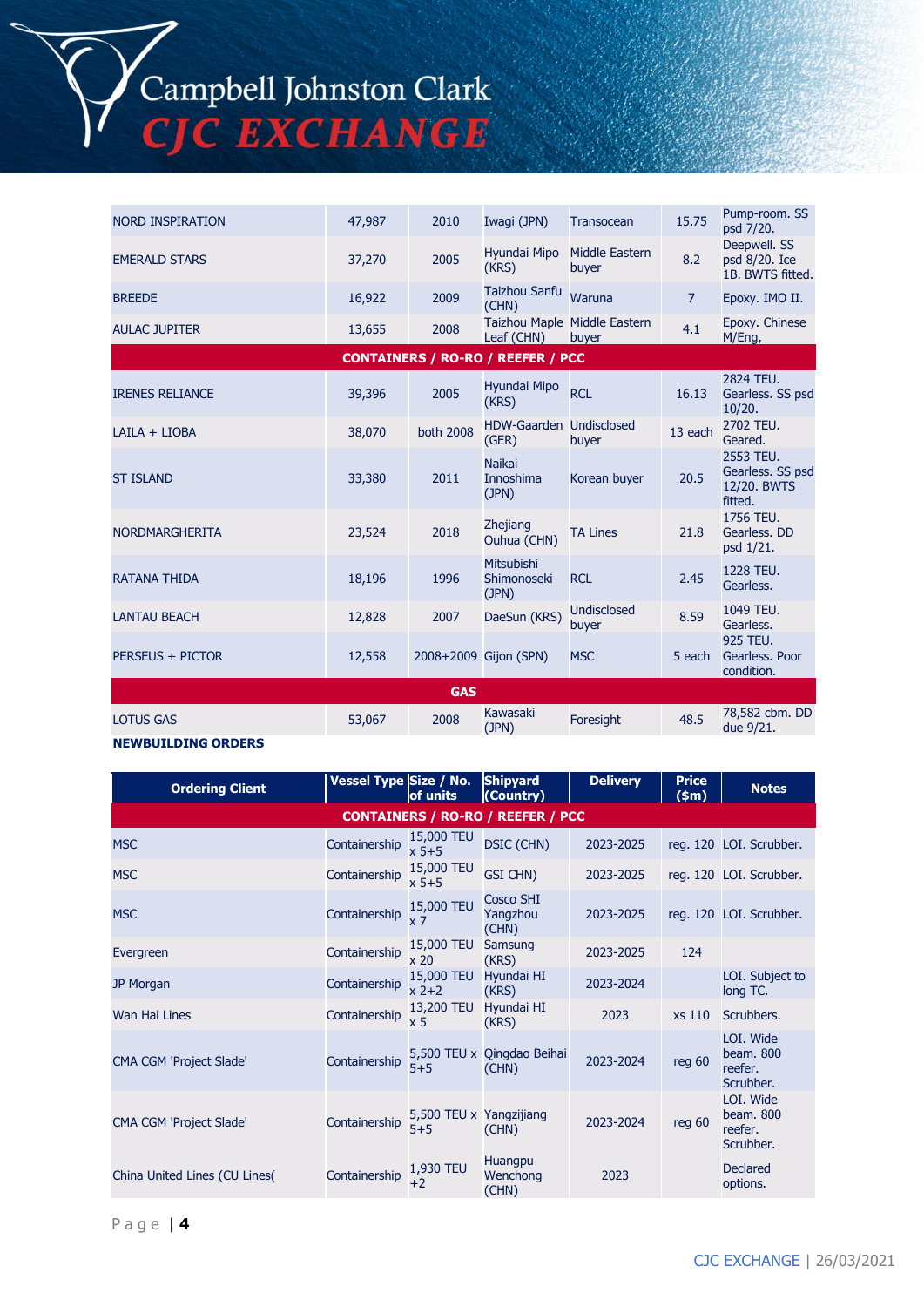| Asean Seas Lines (ASL) | Containership | 1,900 TEU x           | Huangpu<br>Wenchong<br>(CHN) | 2023 |        |                                              |  |
|------------------------|---------------|-----------------------|------------------------------|------|--------|----------------------------------------------|--|
| <b>GAS</b>             |               |                       |                              |      |        |                                              |  |
| Evalend Shipping       | <b>VLGC</b>   | 91,000 cbm<br>$x$ 3+1 | Hyundai Heavy<br>(KRS)       | 2022 | rea 80 | LPG dual fuel.                               |  |
| Cido Shipping          | <b>VLGC</b>   | 91,000 cbm<br>x 2     | Hyundai Heavy<br>(KRS)       | 2023 |        |                                              |  |
| Negmar Denizcilik      | <b>LNG</b>    | 40,000 cbm<br>x 1     | Hyundai Mipo<br>(KRS)        | 2023 |        | LNT A-Box<br>cargo<br>containment<br>system. |  |

#### **Recycling Activity**

| <b>Vessel Name</b>    | <b>BUILT</b>     | <b>DWT</b>             | <b>LWT</b> | <b>Delivery</b>   | <b>Price</b><br>$(*)$ lwt) | <b>Notes</b>    |  |  |
|-----------------------|------------------|------------------------|------------|-------------------|----------------------------|-----------------|--|--|
|                       |                  | <b>VLCC</b>            |            |                   |                            |                 |  |  |
| <b>WINSON No. 5</b>   | 2001 / Korea     | 312,679                | 46,310     | as-is Maylaysia   | 485                        | <b>Gas Free</b> |  |  |
|                       | <b>SUEZMAX</b>   |                        |            |                   |                            |                 |  |  |
| PERISAI KAMELIA       | 1980 /<br>Sweden | 127,540                | 23,206     | as-is Malaysia    | 415                        | not Gas Free    |  |  |
| <b>LNG</b>            |                  |                        |            |                   |                            |                 |  |  |
| <b>RAMDANE ABANE</b>  | 1981 / France    | 83,228                 | 28,018     | as-is Algeria     | 345                        |                 |  |  |
|                       |                  | <b>TANKER</b>          |            |                   |                            |                 |  |  |
| <b>OCEAN AMETHYST</b> | 1995 / Korea     | 45,999                 | 9,077      | <b>Bangladesh</b> | 512                        | <b>Gas Free</b> |  |  |
|                       |                  | <b>CHEMICAL TANKER</b> |            |                   |                            |                 |  |  |
| <b>GOLDEN NORI</b>    | 1997 / Japan     | 11,676                 | 3,118      | $as-is$           |                            |                 |  |  |
|                       |                  | <b>DRILLING SHIP</b>   |            |                   |                            |                 |  |  |
| <b>MSHEIREB</b>       | 1976 / USA       |                        | 9,117      | India             |                            |                 |  |  |

#### **Recycling Prices (US\$/LWT)**

|                                | <b>Bangladesh Pakistan</b> |         | India   | <b>Turkey</b> |
|--------------------------------|----------------------------|---------|---------|---------------|
| Tank/Cont/Ro-Ro/Capes/LPG/PCC  | 490/510                    | 470/485 | 470/480 | 260/270       |
| Dry Cargo/Bulk/Tween/Gen Cargo | 480/490                    | 460/470 | 460/470 | 250/260       |

**Newbuild and Second Hand Values** (\$ million)

|                            | <b>Newbuild</b>                     |      | 5 Year Old 10 Year Old |
|----------------------------|-------------------------------------|------|------------------------|
| <b>Tankers</b>             |                                     |      |                        |
| <b>VLCC</b>                | 90 (scr)                            | 67   | 46                     |
| <b>SUEZMAX</b>             | 60                                  | 45   | 30                     |
| <b>AFRAMAX</b>             | 49                                  | 34.5 | 23                     |
| <b>MR</b>                  | 35                                  | 27   | 18                     |
| <b>Bulkers</b>             |                                     |      |                        |
| <b>CAPESIZE</b>            | $51^{\circ}$                        | 35   | 28                     |
| KAMSARMAX / PANAMAX        | $28k^{\wedge}$                      | 27k  | 19k/17p                |
| <b>ULTRAMAX / SUPRAMAX</b> | 25.5u <sup><math>\land</math></sup> | 22u  | 14 <sub>S</sub>        |

| <b>Indices</b> |                        |
|----------------|------------------------|
|                | C.O.B<br><b>Friday</b> |
| <b>BDI</b>     | 2178                   |
| \$/Yen         | 109.77                 |
| <b>VLCC</b>    |                        |
| <b>AG/East</b> | 32                     |
| TD3 (WS)       |                        |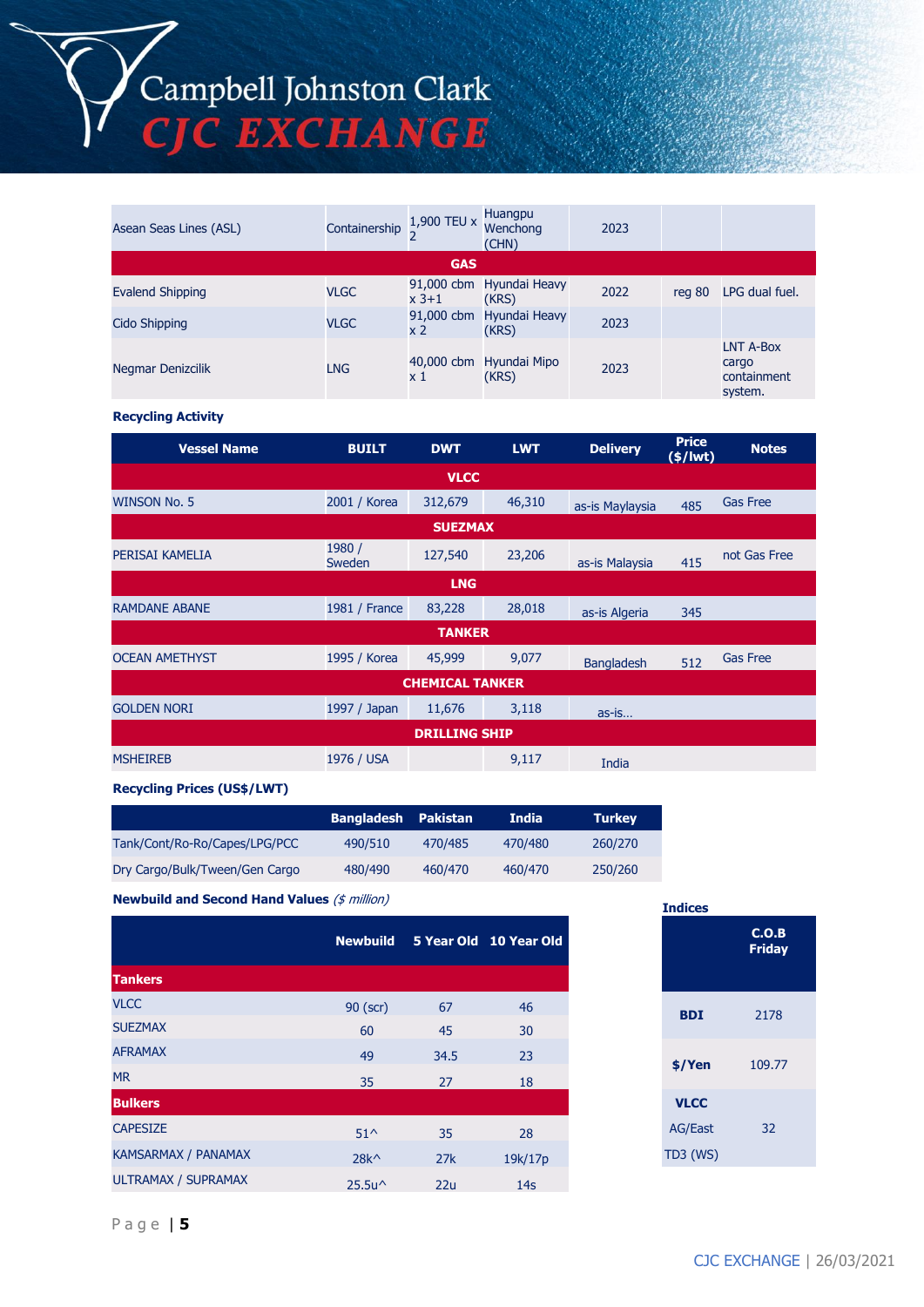

| <b>HANDYSIZE</b> | 71/ |  |
|------------------|-----|--|
|                  |     |  |

^=Chinese price (otherwise based upon Japanese / Korean country of build)

This report has been produced for general information and is not a replacement for specific advice. While the market information is believed to be reasonably accurate, it is by its nature subject to limited audits and validations. No responsibility can be accepted for any errors or any consequences arising therefrom. No part of the report may be reproduced or circulated without our prior written approval. © E.A. Gibson Shipbrokers Ltd **2021.**

# CJC Market News



Campbell Johnston Clark (CJC) is a medium-sized international law firm advising on all aspects of the shipping sector, from ship finance to dry shipping and comprehensive casualty handling, and all that happens in between. Today, we Campbell Johnston Clark have offices in London, Newcastle, Singapore and Miami.

# **Regal Seas Maritime SA v. Oldendorff Carriers GmbH (New Hydra) [2021] EWHC 566 (Comm)**



Regal Seas Maritime SA ("Owners") were successful in a dispute regarding the construction of a charterparty hire provision. Owners argued that a term should be implied to make the hire provision work as the parties must be taken to have intended that it should.

#### **Background**

NEW HYDRA, (the "Vessel"), a Bulk Carrier of 179,258 tonnes, was chartered to Oldendorff Carriers GmbH ("Charterers")

from 22 November 2013 (the "Charterparty") for a period of three to five years.

The hire clause provided:

"Hire payable every 15 days in advance including overtime. The gross daily hire to be calculated basis the average of the 4 Baltic Cape Size Time Charter routes published by the Baltic Exchange over the previous 15 days plus 4% for size adjustment."

By an Addendum No. 5 dated 16 November 2017, the charterparty was extended on the following terms:

"Charterers hereby declare the option for the second optional year with 3 months more or less in Charterers' option on final period at 104% BCI 4TCS less 3.75% address commission."

Hire was calculated by reference to the Baltic Cape Size Time Charter routes or the Baltic Capesize Index ("BCI") with a size adjustment of 4%. The BCI uses a 'benchmark' ship of a defined size to calculate the daily rates. In November 2013, the benchmark ship was 172,000 tonnes and four-time charter (4TC) routes were assessed in calculating the rate (172 4TC).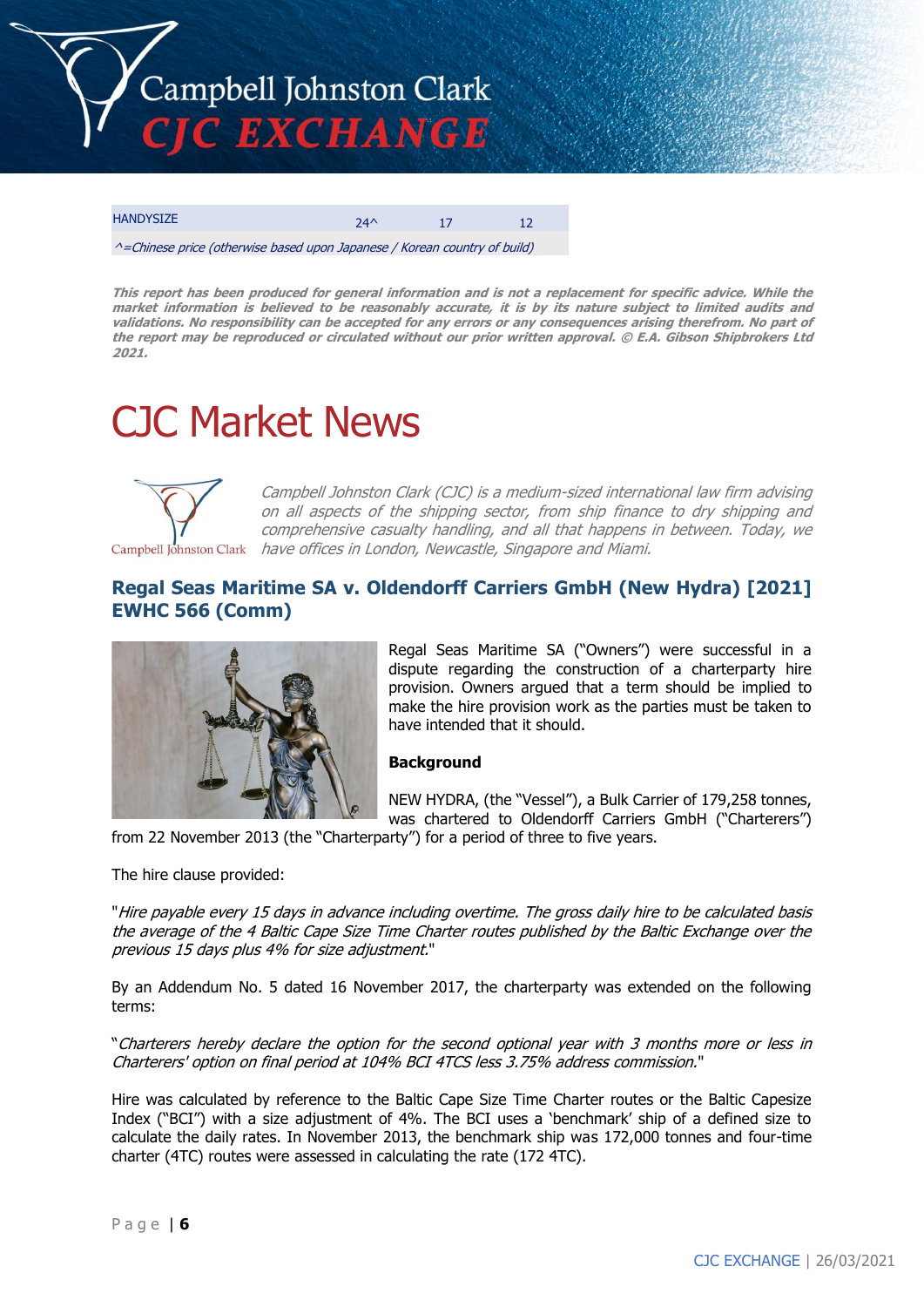

During the charterparty, the Baltic made changes to how the BCI was calculated. From 31 July 2015, no 172 4TC rate was calculated, with rates being assessed solely based on a benchmark 180,000 tonne vessel. Rates for 172 4TC were still published however, based on a constant dollar differential from the 180 4TC rate, and from January 2017 the 180 5TC rate (adding a fifth route to the assessment). From December 2017, no 170 4TC rate was published, but could be calculated by applying the constant dollar differential.

#### **The Tribunal**

The Owners asserted in July 2018 that that the parties had been calculating the hire rate incorrectly since July 2015, when the Baltic stopped publishing 172 4TC rates. In arbitration proceedings, the tribunal considered how the hire clause was to be applied in the event of a change to the tonnage of the benchmark ship.

The Owners submitted that from August 2015, the Charterers should have been paying hire based on the 180 4TC rate plus 4%, as set out in the Charterparty. Alternatively, that they should have been paying based on 180 4TC but with a reasonable size adjustment, which was said to be nil as the Vessel's tonnage was nearly identical to that of the benchmark ship.

The Charterers argued that hire had been calculated correctly, using the 172 4TC as the base and adding 4% and after December 2017, using the constant dollar differential and applying that to the published daily rate for 180 5TC. Alternatively, the Charterers contended that, by the parties' conduct, there had been a variation to the charterparty and/or that the Owners were estopped from claiming any further hire.

The tribunal accepted the Charterers' construction of the hire provision but did not consider the alternative cases of variation and estoppel. The matter was later remitted back to the tribunal to consider the Charterers' arguments on variation and estoppel.

#### **The Commercial Court**

The Owners focused on their alternative case; that the 180 5TC rate was to be applied and the size adjustment reduced to zero, pursuant to an implied term that the clause should be reasonably revised considering a change to the benchmark ship.

The Charterers continued to argue that the parties' intention was for the base rate to be for a 172,000 tonne vessel, that the 4% adjustment was unalterable and to the extent that a rate for the 172,000 tonne continued to be published, the parties must have intended that rate to be used.

In construing the Charterparty, the Court considered what a reasonable person, with all the background knowledge which would reasonably have been available to the parties when they entered into the Charterparty, would have understood the language of the hire provision to mean. Where there were competing interpretations, the Court could give weight to the meaning that was most consistent with business common sense.

The Court determined that the difficulty with the Charterers' construction was from 31 July 2015, the Baltic did not publish an individual 172 4TC rate. This was calculated by reference to the 180 4TC (later 5TC) rate with a differential applied, and after December 2017 no 172 4TC rate was published at all. The Charterers' construction would have required the hire provision to be rewritten.

In the Court's view, the Owners' interpretation (recognising that the hire clause was not restricted to a size of benchmark vessel) could therefore apply to whatever size the BCI used. This interpretation would also give effect to the commercial purpose of the hire provision, namely that the parties would share the risks and benefits of changes in the market.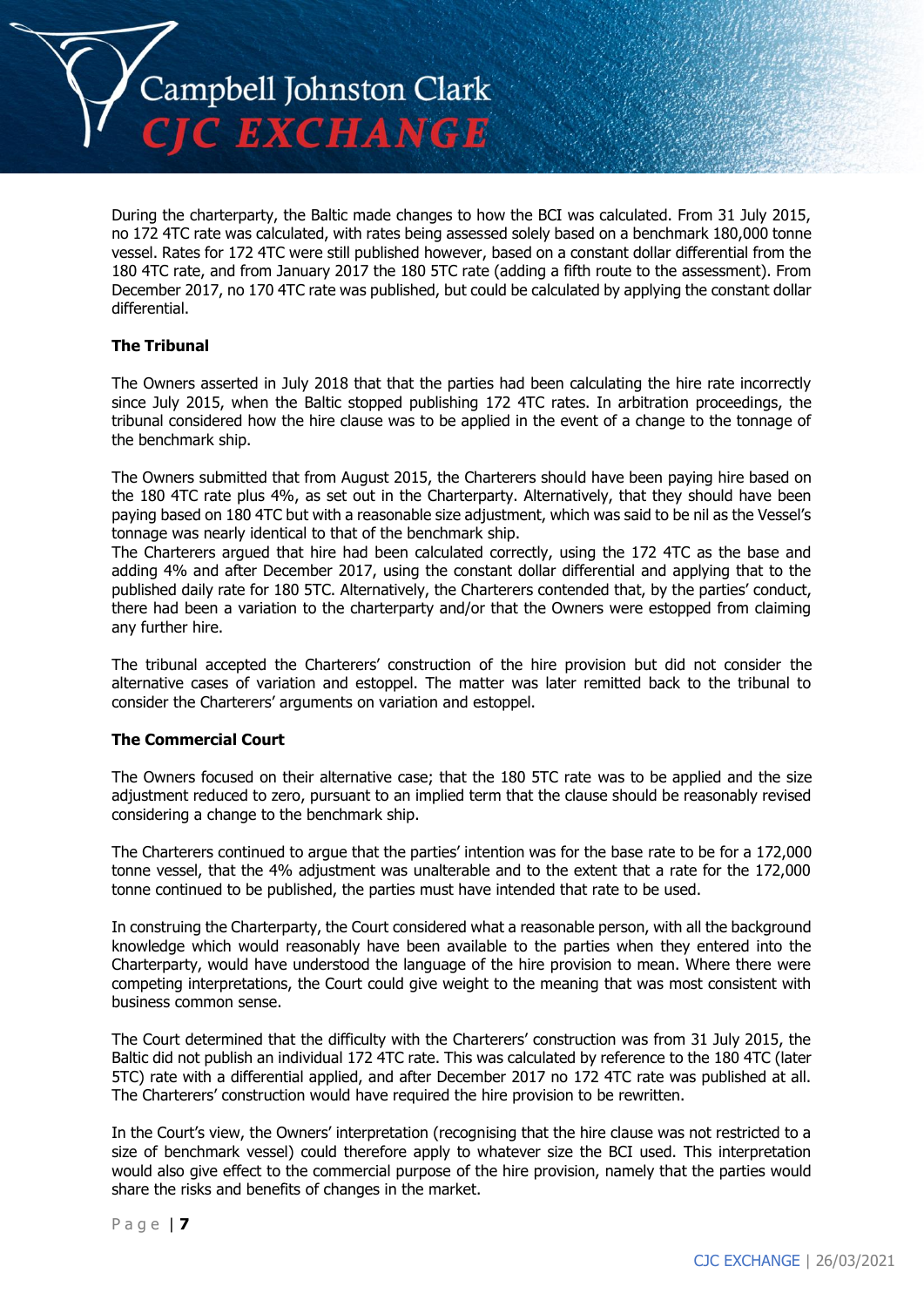

As a result, the Court was prepared to imply a term that a reasonable size adjustment should be made. Without this implied term, the hire provision could not be applied in the events which happened after July 2015 and the Court did not think that this could have been what the parties intended. The implied term was, therefore, necessary to give "business efficacy" or "commercial or practical coherence" to the charterparty. The Court also placed weight on the fact that hire was fixed by reference to the hire provision as the Charterparty was contemplated by the parties to last three to five years.

## **Suez Faces Severe Delays After Vessel Runs Aground**



The 400 metres long, 20,388 TEU, EVER GIVEN, was travelling north-bound at the southern section of the Suez Canal, north of Port Tawfiq, when it ran aground in the morning of 23 March 2021.

The EVER GIVEN was reportedly on a voyage from China to Rotterdam via the Suez. The operators, Evergreen Marine Corp, stated that they suspected that the vessel had encountered a sudden and strong wind which caused it to veer off its course and subsequently run aground. The

Suez Canal Authority have similarly stated that the vessel was caught in a sandstorm which was a common occurrence in the Sinai desert at this time of the year.

Photos show that the vessel's bow had made contact with the eastern bank whilst the stern of the vessel was caught on the western bank of the canal. Bernhard Schulte Shipmanagement, the technical managers of the vessel have stated that no crew were injured and all have been accounted for.

The grounding caused a severe breakdown in traffic both directions of the Suez, with reports on Thursday estimating that over one hundred vessels were waiting to cross. Since Tuesday, tugs, excavators and diggers scrambled to assist the vessel and attempts at refloating the vessel are underway, with diggers removing earth on the canal's bank. The Suez Canal Authority has also reportedly reopened an older channel of the canal to ease and divert traffic.

It is stated that around fifty vessels transit the Suez each day which means significant delays to cargo and vessel schedules in the Europe-Far East routes. The southern section only possesses a single lane which means that no vessels will be able to complete the transit through Suez until the EVER GIVEN is refloated and able to carry on its voyage north. There are also concerns of port congestions when all vessels are able to transit.

In a statement released on Thursday, group owner Shoei Kisen KK apologised for the incident. They added that they are working with the management company and local authorities to refloat the vessel. While similar incidents have occurred in the past, they are uncommon. In November 2020, an 18,800 TEU containership also ran aground at Suez, but after just five hours the vessel was refloated. In 2018, a containership suffered engine issues which caused it to come to a halt in the southern part of the Suez Canal. Vessels astern were forced to moor on the banks of the canal, but one vessel was unable to stop in time resulting in a multi-ship collision. The southern section was then closed for several hours.

In this case, experts have commented that the EVER GIVEN refloating operation could take days to resolve. Boskalis, the parent company of the appointed salvage experts Smit Salvage, has warned that it could take weeks rather than days to have the vessel refloated.

# **Shipowners Bring Legal Claims Against ITC Over 2019 Houston Ship Channel Fire**

P a g e | **8**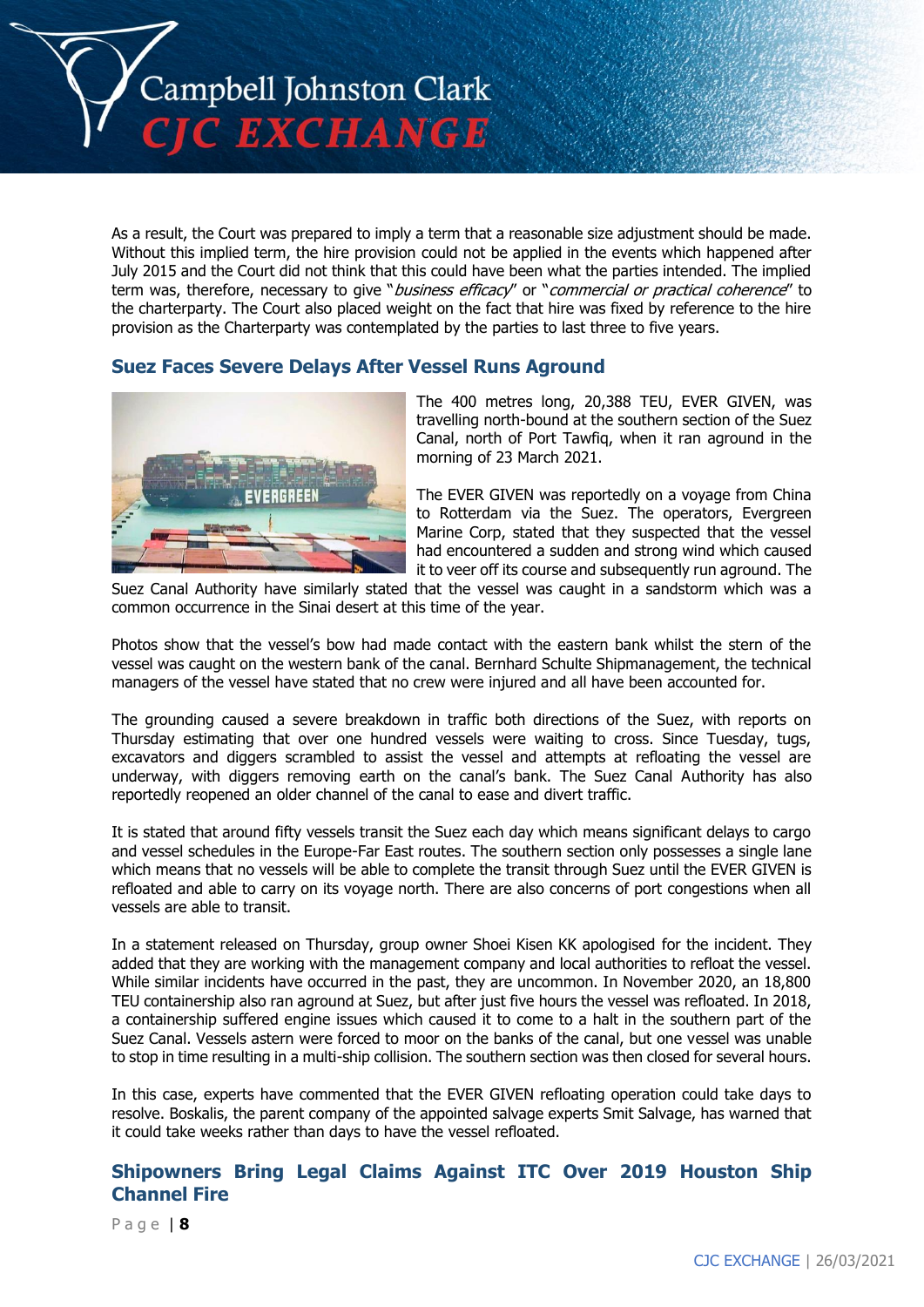



Two shipowners are bringing legal claims against Intercontinental Terminal Co (ITC) to recoup costs allegedly incurred during a massive terminal fire that lasted for three days back in March 2019 and left more than 30 tankers waiting in the Houston Ship Channel. The Texas fire broke out after a tank holding naphtha ignited and spread to several other tanks at the 242-tank ITC facility.

Waterways Tankers and AET have both lodged cases this month of March in the US federal court for the Southern

District of Texas, claiming US\$90,000 and \$450,000 respectively.

The shipowners both claim that ITC failed to install gas detection systems that would have helped workers contain a product release from the tank more efficiently.

AET claims that the 157,850-dwt Eagle San Juan was prevented from fully discharging its cargo for four days as a result of the fire and there are also claims that the 103,000-dwt Eagle Texas and 107,500 dwt Eagle Kinabalu were prevented from leaving their terminals elsewhere on the Houston ship channel during the aftermath.

Waterways Tankers claim that the hull of the 110,100-dwt NS Corona was stained during the spill and there are further negligence claims being brought against ITC and their contractors under the Oil Pollution Act.

These recent claims are just two of a total of forty lawsuits that have been brought by individuals and companies against ITC in relation to the March 2019 fire.

# **Bank of America to Arrest Bulker Following Missed Loan Repayments**



The US bank has filed a lawsuit in US federal court on 18 March against the Marine Princess, a 35,500-dwt bulker built in 2012. It is alleged that the shipowner, Sunset Shipping, has missed nearly two dozen loan payments amounting to more than \$7m.

The \$27.7m loan was acquired from Credit Agricole, initially made in 2014 to Sunset Shipping and Dawn Shipping to refinance the Marine Princess and the Marine Prince, another 35,500-dwt bulker built in 2012. The loan was split into two tranches with £13.9m for each of the two ships. Dawn Shipping is the

registered owner of the Marine Prince and the two companies share an address with Semih Sohtorik Management & Agency in Istanbul, Turkey.

Bank of America said that the two companies began falling behind in their payments from February 2018. They failed to make payments on each of the tranches three times in 2018, three times in 2019, four times in 2020 and once in 2021.

According to the court docket, an arrest warrant has been issued for the Marine Princess but is yet to be served. AIS data shows that the ship is currently moored in the Mississippi River near New Orleans. The Marine Prince is currently underway in the South Atlantic en-route to Brazil